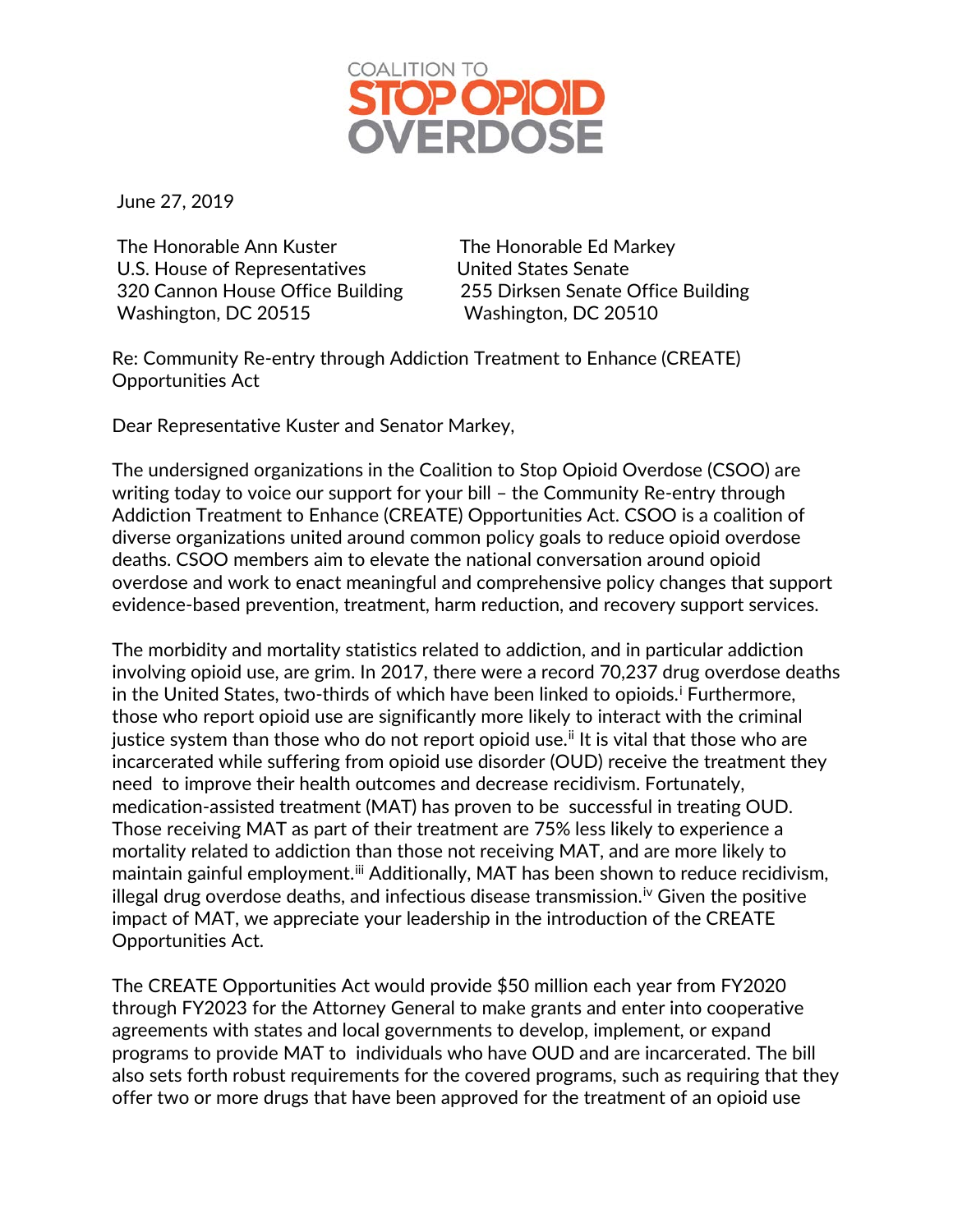

disorder and do not contain the same active moiety. The bill additionally requires that the covered programs maintain access to personnel that are sufficiently trained to provide services such as education, medication prescription and administration, screening, counseling, recovery support, and withdrawal management. Furthermore, the bill addresses the increased risk of overdose for those recently released from prison by requiring that covered programs identify resources that can help individuals pay for continued MAT treatment upon their release. These provisions, among others in your bill, give individuals who have OUD and are incarcerated a chance to break the cycle of addiction and lead healthy, fulfilling lives.

We would like to thank you for introducing the CREATE Opportunities Act, and we look forward to working with you to secure its passage.

Sincerely,

 $\overline{a}$ 

AIDS United

American College of Medical Toxicology American Osteophathic Academcy of Addiction Medicine American Psychiatric Association American Psychological Association American Society of Addiction Medicine A New PATH (Parents for Addiction Treatment & Healing) CADA of Northwest Louisiana Center on Addiction + Partnership for Drug-Free Kids Central City Concern Connecticut Certification Board Harm Reduction Coalition HIV Alliance National Alliance for Medication Assisted Recovery National Association for Behavioral Healthcare National Council for Behavioral Health National Safety Council **Shatterproof** SMART Recovery The Kennedy Forum Young People in Recovery

<span id="page-1-0"></span><sup>&</sup>lt;sup>i</sup> Substance Abuse and Mental Health Services Administration. "Key substance use and mental health indicators in the United States: Results from the 2017 National Survey on Drug Use and Health". September 2018.